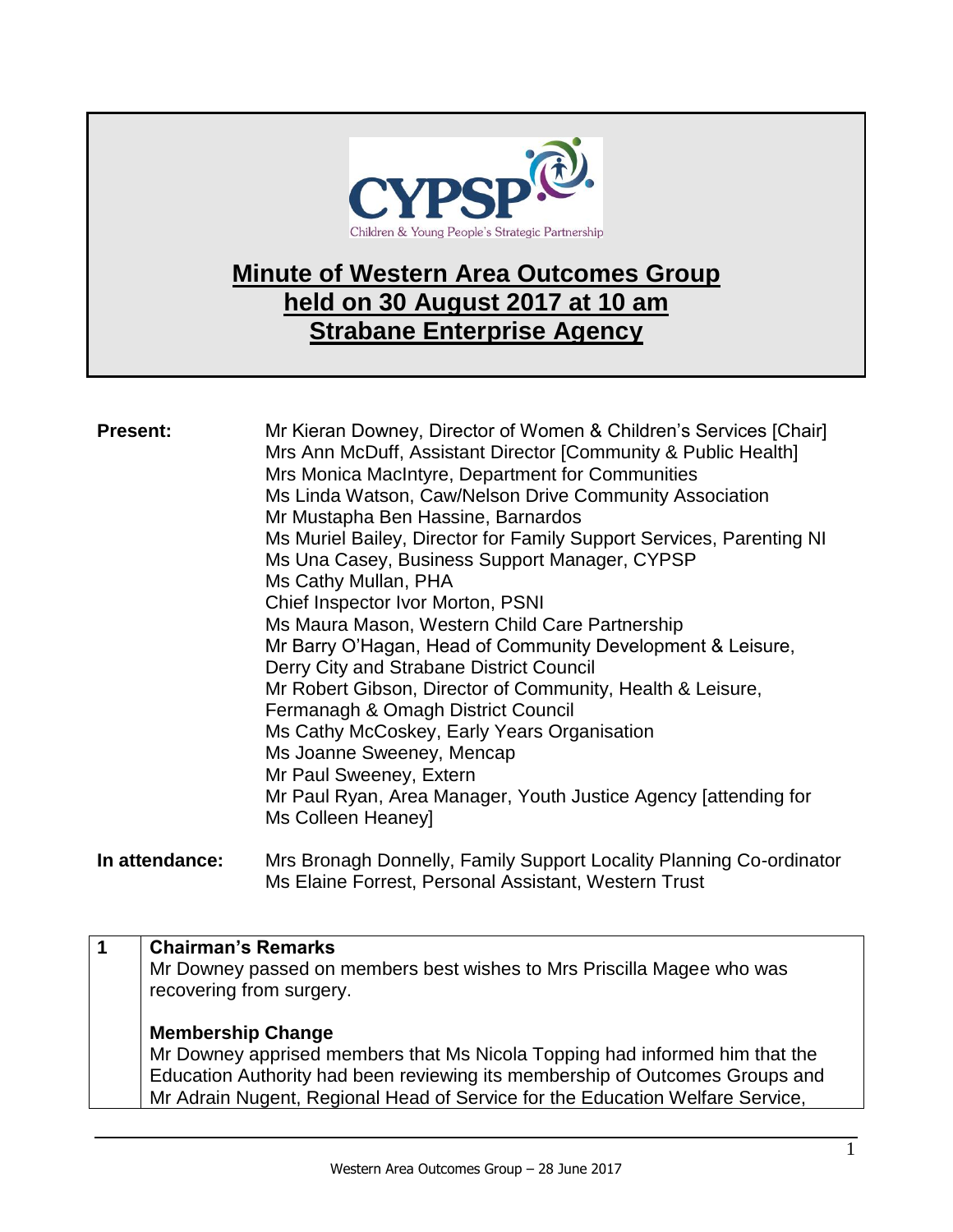|                         | would now represent the Education Authority at future meetings. Mr Downey<br>recorded his thanks to Ms NicolaTopping for her support to the group.                                                                                                                                                                                                                                                                                                                                                                                                                                                                                                                                                                        |
|-------------------------|---------------------------------------------------------------------------------------------------------------------------------------------------------------------------------------------------------------------------------------------------------------------------------------------------------------------------------------------------------------------------------------------------------------------------------------------------------------------------------------------------------------------------------------------------------------------------------------------------------------------------------------------------------------------------------------------------------------------------|
| $\mathbf{2}$            | <b>Apologies</b><br>Mrs Priscilla Magee, Family Support Locality Planning Co-ordinator<br>Ms Lisa McGarvey, Children's Services Manager, Action for Children<br>Ms Pauline McClenaghan, Lifestart Foundation<br>Ms Colleen Heaney, Youth Justice Agency<br>Mr Kevin Duffy, Head of Service [Family Support]<br>Ms Orla Conway, Omagh Women's Aid                                                                                                                                                                                                                                                                                                                                                                          |
| $\mathbf{3}$            | Notes of Previous Meeting held on 28 June 2017<br>Minutes of the previous meeting held on 28 June 2017 were agreed as an accurate<br>record of the discussion.                                                                                                                                                                                                                                                                                                                                                                                                                                                                                                                                                            |
| $\overline{\mathbf{4}}$ | <b>Matters Arising</b>                                                                                                                                                                                                                                                                                                                                                                                                                                                                                                                                                                                                                                                                                                    |
|                         | <b>Pioneer Communities</b><br>Mrs McDuff reported that seven groups had been established to look at different<br>themes as part of the WAVE Trust initiative with the Western Trust. She noted that<br>several members were participating on these groups and she agreed to give an<br>update on work at a future meeting.                                                                                                                                                                                                                                                                                                                                                                                                |
|                         | <b>Outcomes Star Workshop and Training for Outcomes Group</b><br>Mrs Donnelly reported that a Managers awareness training session had been<br>organised for 29 September 2017 at 9.30 am in Strabane Enterprise Agency and<br>eight members had registered to date. A total of 20 places were available and<br>members were asked to notify Mrs Donnelly if they wished to attend. Training date to<br>be offered to Managers in the Western Trust as well.                                                                                                                                                                                                                                                               |
|                         | Ms Casey advised that following the scheduled meeting on 25 October 2017,<br>Mr Ivor Mitchell would attend in the afternoon to inform members of the Outcomes<br>Star licence and package as the group would be using this as a measurement tool in<br>the future. She advised that Mrs Valerie Maxwell would also be attendance on this<br>date for refresher training on Outcomes Based Accountability. Mr Downey asked<br>members to commit to attend for the full day on 25 October 2017.                                                                                                                                                                                                                             |
|                         | <b>Adverse Childhood Experiences [ACE's] Update</b><br>Mr Downey reminded members of the forthcoming screenings of the documentary<br>film entitled "Resilience – Biology of Stress and Science of Hope" on Adverse<br>Childhood Experiences being held on 11 September 2017 in The Playhouse and<br>13 September 2017 in the South West College, Omagh. He said it was a very<br>inspiring documentary linked to early intervention and he encouraged members to<br>attend. Mr Downey said the Outcomes Group could consider purchasing copies of<br>the film as a training resource when members had an opportunity to attend the<br>screening events. He said community plans had significant early intervention built |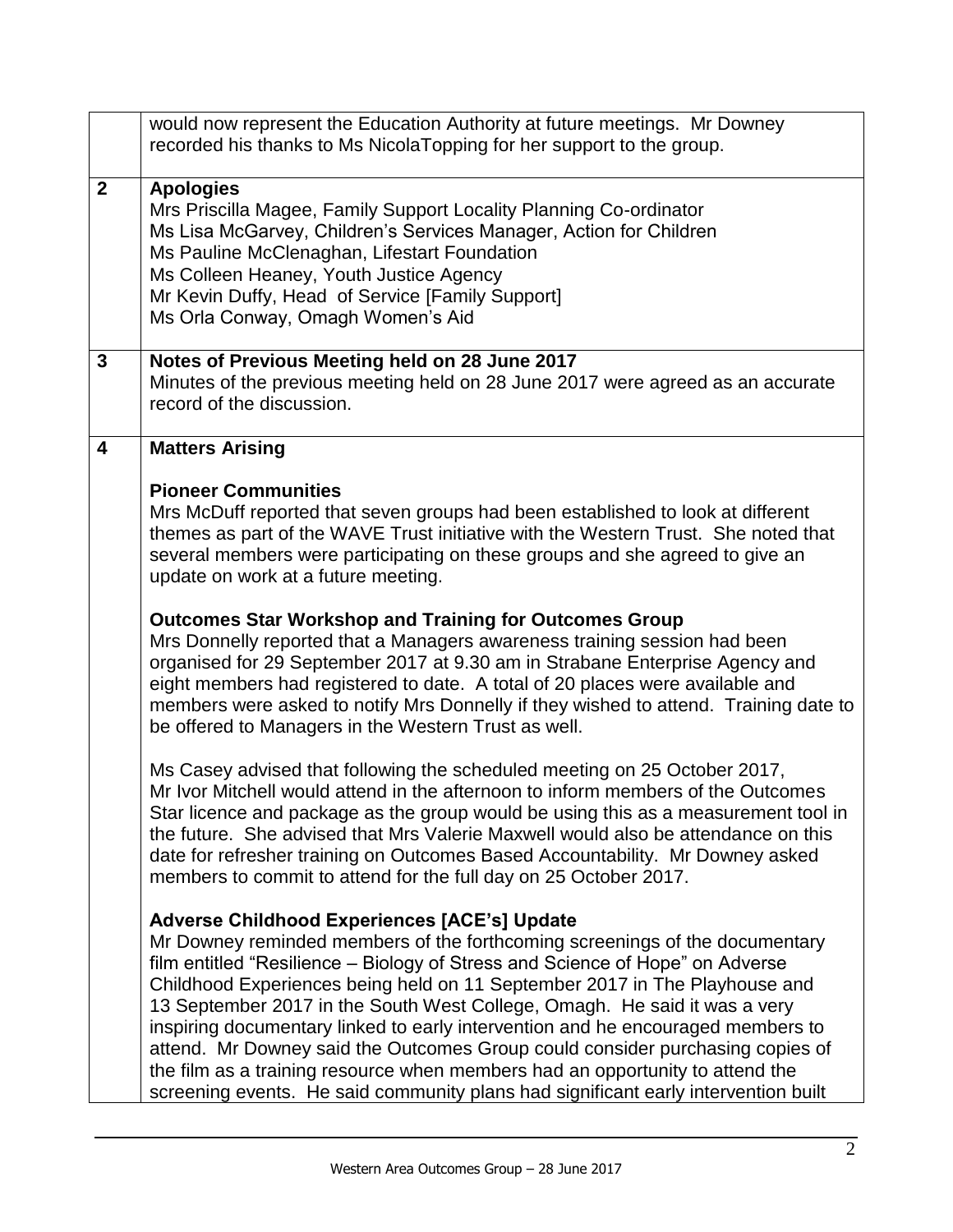|                | into them, as did Pioneer Communities.                                                                                                                                                                                                                                                                                                                                                                                                                                                                                                                                                                                                                           |
|----------------|------------------------------------------------------------------------------------------------------------------------------------------------------------------------------------------------------------------------------------------------------------------------------------------------------------------------------------------------------------------------------------------------------------------------------------------------------------------------------------------------------------------------------------------------------------------------------------------------------------------------------------------------------------------|
|                | Mr Downey advised of a regional conference on Adverse Childhood Experiences<br>being held on 13 November 2017 which would inform on trauma informed approach.<br>He reported that keynote inspirational speakers were Professor Mark Bellis, Director<br>of Policy, Research and International Development, Public Health Wales, and<br>Mr George Hosking, CEO and Research Director, WAVE Trust. Further details to be<br>circulated when available. Chief Inspector Morton reported that internal discussions<br>on Adverse Childhood Experiences were continuing in his organisation and<br>colleagues were aware of the conference date.                     |
| $5\phantom{1}$ | <b>Update from Locality Planning Groups</b><br>Members noted the written updates from Mrs Magee for the Omagh and Fermanagh<br>area.                                                                                                                                                                                                                                                                                                                                                                                                                                                                                                                             |
|                | Mrs Donnelly reported that there was a major gap in service provision for Level 2<br>service as more young people were presenting with emotional issues and<br>challenging behavior. She reported that herself and Ms Heaney were analysing<br>figures on suspensions and expulsions of children and young people from schools,<br>but were trying to source statistics on the numbers on reduced timetables which<br>would provide a fuller extent of the issue. Ms Bailey said Parenting NI were looking<br>at providing sessions for parents with children on reduced timetables and how this<br>impacted on relationships with other siblings in the family. |
|                | Mrs Donnelly reported that three Holiday Hunger pilots had been established in<br>Limavady, Derry and Fermanagh, but said it would be helpful to begin to discuss this<br>earlier in the calendar year in future so the tender process could be advanced. She<br>said the pilots were running well, but projects in the Waterside had been cut short<br>due to the recent flooding. Mrs Donnelly said she would provide a fuller update on<br>the projects at the next meeting. Ms Casey said there was a regional Holiday<br>Hunger working group and this work was currently being evaluated.                                                                  |
|                | Mrs McDuff acknowledged that there were increasing concerns regarding young<br>people in relation to their emotional needs, anxiety, bullying etc, and enquired if<br>communities were aware of all the support services that were available.<br>Mrs MacIntyre stated that numerous of groups were addressing these issues and the<br>Department for Communities had matrixes detailing support organisations,<br>educational support programmes, and funding organisations and the type of projects<br>they supported, for the Omagh and Fermanagh areas. Mrs MacIntyre agreed to<br>forward to Mr Downey's office for circulating to members.                  |
|                | Mr Sweeney said Dr Lynn Connor had chaired a Therapeutic Connections Forum<br>looking at wider interventions that have a therapeutic intervention. He said there was<br>a broader platform and a need to interact with organisations such as football clubs,<br>Nerve Centre, music groups etc. He said an evaluation was being written up and<br>Mr Downey asked if the evaluation could be tabled at a future meeting for discussion.                                                                                                                                                                                                                          |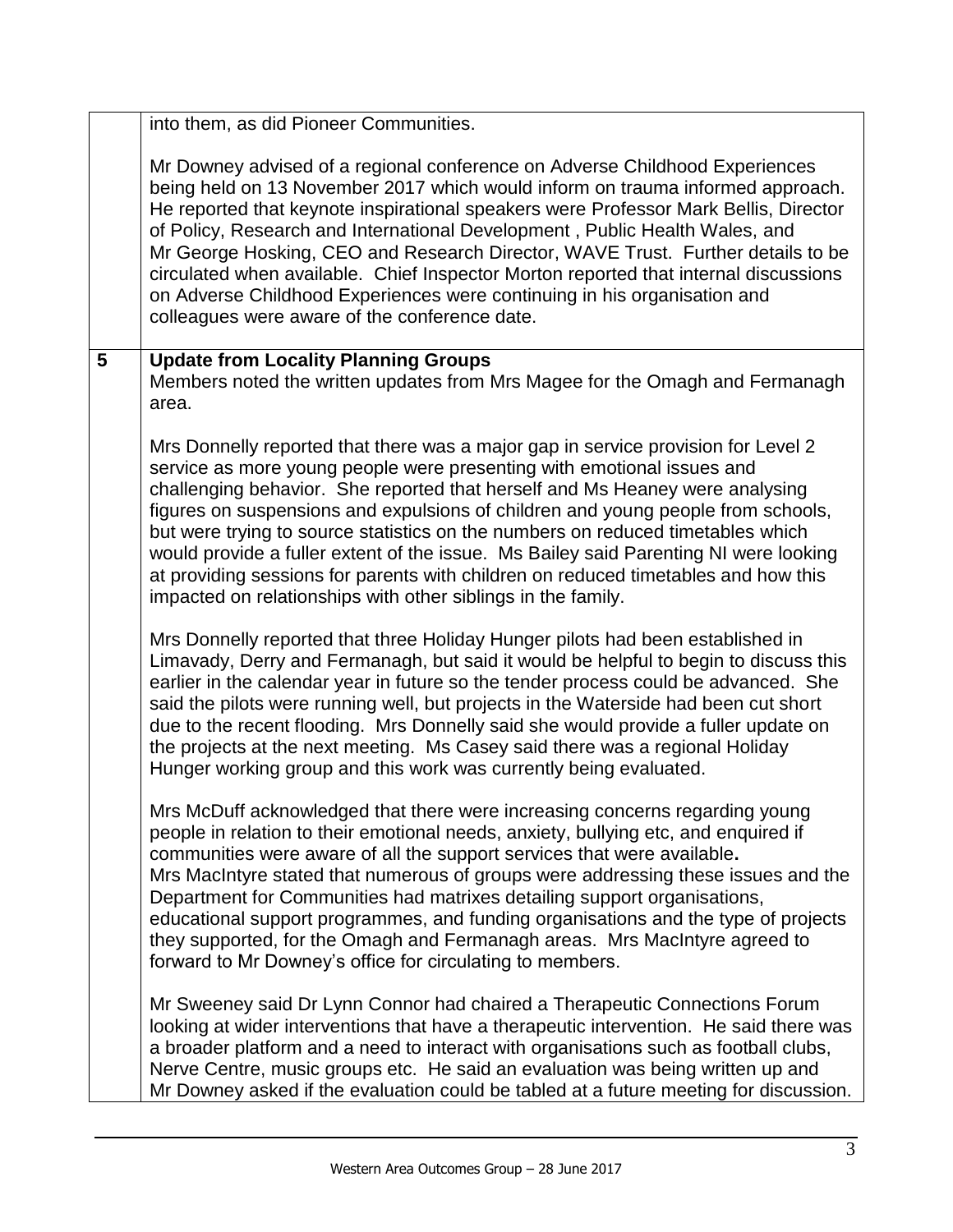|                | Mr Hassine said he had concerns for young people who had been in hospital,<br>discharged home, and then relapsed. He said the strain on families was immense.                                                                                                                                                                                                                                                                                                                                                                                                                                                                                                                                                                                                                                                                                                                                                                                                                                                       |
|----------------|---------------------------------------------------------------------------------------------------------------------------------------------------------------------------------------------------------------------------------------------------------------------------------------------------------------------------------------------------------------------------------------------------------------------------------------------------------------------------------------------------------------------------------------------------------------------------------------------------------------------------------------------------------------------------------------------------------------------------------------------------------------------------------------------------------------------------------------------------------------------------------------------------------------------------------------------------------------------------------------------------------------------|
|                | Ms Mullan reported on a three year evaluation being carried out on a casual drop-in<br>centre staffed by community youth workers, with a focus on early intervention. She<br>advised that young people attending the drop-in centre had reported concerns<br>regarding their mental health, bullying, self esteem etc. She said the staff were able<br>to get to know the young people, connect them to available services and support<br>them through this process. Ms Mullan advised that this service was going out to<br>tender again and said the next stage was to ensure consistency.                                                                                                                                                                                                                                                                                                                                                                                                                        |
| 6              | <b>Early Intervention Updates</b>                                                                                                                                                                                                                                                                                                                                                                                                                                                                                                                                                                                                                                                                                                                                                                                                                                                                                                                                                                                   |
|                | <b>Annual Report Cards</b><br>Members noted receipt of the Western and Regional Annual Report Cards for the<br>Early Intervention Support Service.                                                                                                                                                                                                                                                                                                                                                                                                                                                                                                                                                                                                                                                                                                                                                                                                                                                                  |
| $\overline{7}$ | <b>UNICEF Partnership Agreement</b><br>Mrs Donnelly reported on a number of meetings with Ms Karolina Kozlowicz, Senior<br>Programme Officer - Child Rights Partners, and Council representatives, and<br>advised that the Council and the Trust would hold the main badge for UNICEF Child<br>Friendly Cities and Communities, and organisations would hold a partnership badge.<br>She said that this would be the first time the Council had a recognised partnership<br>with another organisation. Mrs Donnelly said the next step was to identify three<br>champions from the Outcomes Group from the Derry/Strabane area and to identify<br>two main contact people from the Outcomes Group. Mr Downey thanked<br>Mrs Donnelly and Council staff and said he would be happy to engage with them to<br>discuss this further as this was an exciting partnership. Ms Casey suggested that<br>Mr Downey report on this partnership at the regional Children and Young People's<br>Strategic Partnership meeting. |
|                | Mrs Donnelly advised that in relation to youth participation, consideration was being<br>given to changing the age range from 10/11 years to 24 year olds and said it would<br>be important to get a good cross representation to include learning disability, Looked<br>After children, LGBT, and marginalised young people.                                                                                                                                                                                                                                                                                                                                                                                                                                                                                                                                                                                                                                                                                       |
|                | Ms Mullan reported that a SOS mobile bus would be stationed in Derry at weekends<br>and would be staffed by trained volunteers and medical staff and would visit schools<br>during the week as part of the SOS Schools Education & Empowerment Programme.<br>Mr Sweeney reported that NIACROS had video clips of young people's views<br>endorsing the SOS service. Ms Mullan said there would be a pilot for six months on<br>the Community Crisis Intervention Service.                                                                                                                                                                                                                                                                                                                                                                                                                                                                                                                                           |
| 8              | <b>Community Planning Update</b>                                                                                                                                                                                                                                                                                                                                                                                                                                                                                                                                                                                                                                                                                                                                                                                                                                                                                                                                                                                    |
|                | Mr Gibson reported that Omagh and Fermanagh Council had undertaken work with<br>various groups and had now completed the process of identifying outcomes. He said                                                                                                                                                                                                                                                                                                                                                                                                                                                                                                                                                                                                                                                                                                                                                                                                                                                   |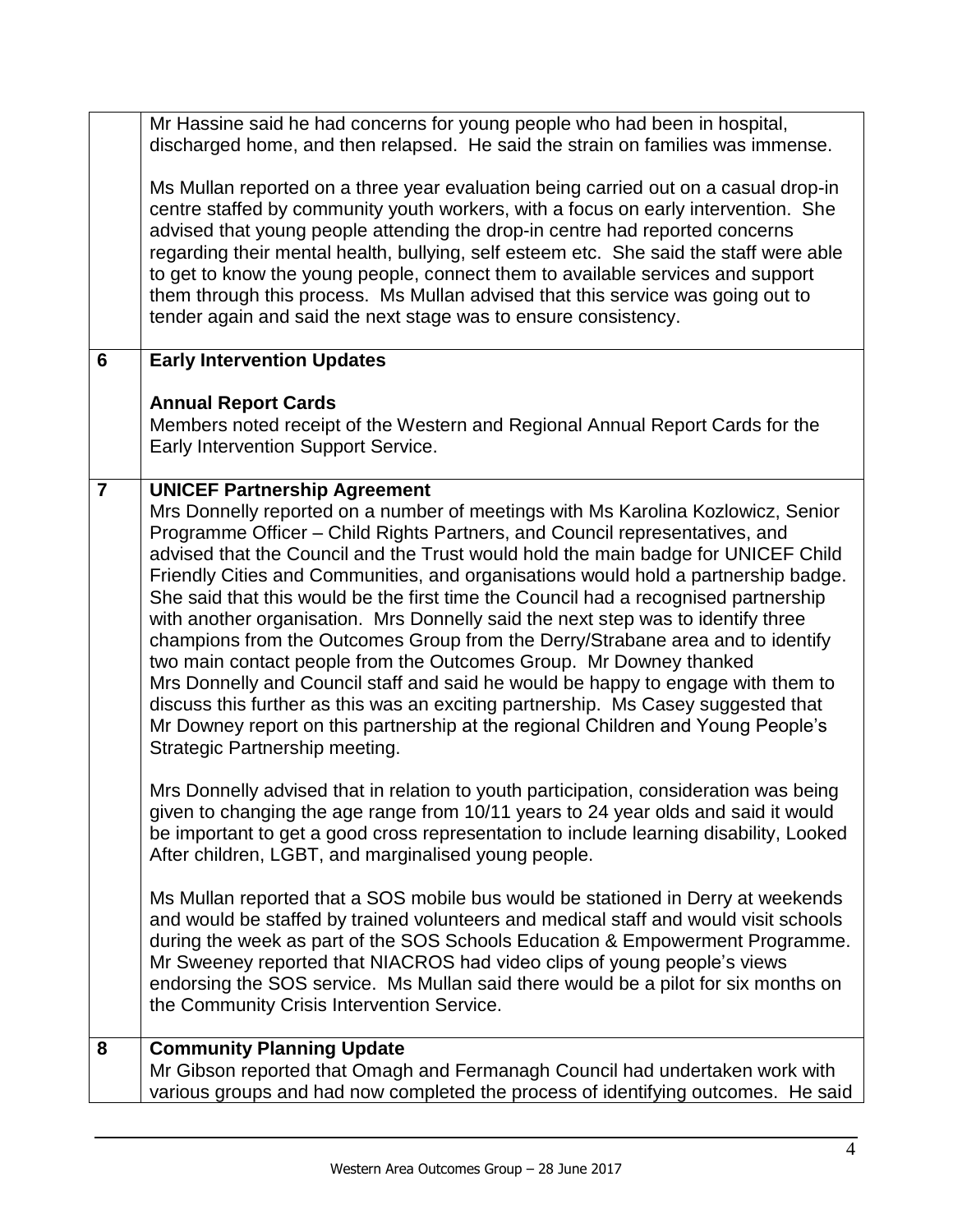|    | a consultation was commencing in September 2017 with the nomination of lead<br>partners, with an action plan to be published in February 2018. He said he was keen<br>for members to view the document and submit their comments. Mr Downey stated<br>that the Outcomes Group may well be identified as a lead partner.                                                                                                                                                                                                                                                                                                                                                                                                                                                          |
|----|----------------------------------------------------------------------------------------------------------------------------------------------------------------------------------------------------------------------------------------------------------------------------------------------------------------------------------------------------------------------------------------------------------------------------------------------------------------------------------------------------------------------------------------------------------------------------------------------------------------------------------------------------------------------------------------------------------------------------------------------------------------------------------|
|    | Mr O'Hagan reported that comments on the Community Plan for Derry City &<br>Strabane District Council were to be submitted by September 2017. He stated that<br>investment from central and local government was essential for jobs and economic<br>growth due to the large infrastructure gap.                                                                                                                                                                                                                                                                                                                                                                                                                                                                                  |
|    | Mr O'Hagan reported that Derry City and Strabane District Council were currently<br>assisting families following the devastation of the recent flooding. He reported that<br>emergency assistance of £1,000 had been made to approximately 600 households<br>and said it was estimated that it would be $6 - 9$ months before some families would<br>be able to return to their homes. Mr O'Hagan said many people were still in shock<br>and suffering emotionally and psychologically. Mr Downey reported that the Western<br>Trust had established a helpline number and said HUBS were very tuned into the<br>needs of effected local communities at this time. Mr Downey and Mr O'Hagan<br>acknowledged the huge community and interagency response following the flooding. |
|    | Mr O'Hagan withdrew from the meeting.                                                                                                                                                                                                                                                                                                                                                                                                                                                                                                                                                                                                                                                                                                                                            |
| 9  | <b>Safeguarding</b><br>Mr Downey advised that the Trust's Health Promotion Department's new training<br>programme for September 2017 - March 2018 had been shared with members via<br>email on 3 August 2017. The programme included training events for "Staying Safe"<br>Online".                                                                                                                                                                                                                                                                                                                                                                                                                                                                                              |
| 10 | <b>CYPSP Think Family Sub Group/Hidden Harm</b><br>No new issues reported.                                                                                                                                                                                                                                                                                                                                                                                                                                                                                                                                                                                                                                                                                                       |
| 11 | <b>Any Other Business</b>                                                                                                                                                                                                                                                                                                                                                                                                                                                                                                                                                                                                                                                                                                                                                        |
|    | <b>Western Area Outcomes Group Priorities</b><br>Ms Casey and Mrs Donnelly distributed work undertaken on the following two<br>baselines to achieve outcomes:-<br>$\triangleright$ Reduce the number of children and young people who are<br>suspended/expelled or on reduced time.<br>$\triangleright$ Children and young people will be actively engaged and participate in<br>co-production.                                                                                                                                                                                                                                                                                                                                                                                  |
|    | Mr Downey agreed to email these papers to members. Ms Casey and Mrs Donnelly<br>agreed to complete work for all five baselines for discussion at the next meeting.<br>Ms Casey said this work would inform on approach, detail if an impact had been<br>achieved and would allow for a focus to identify future funding themes.                                                                                                                                                                                                                                                                                                                                                                                                                                                  |